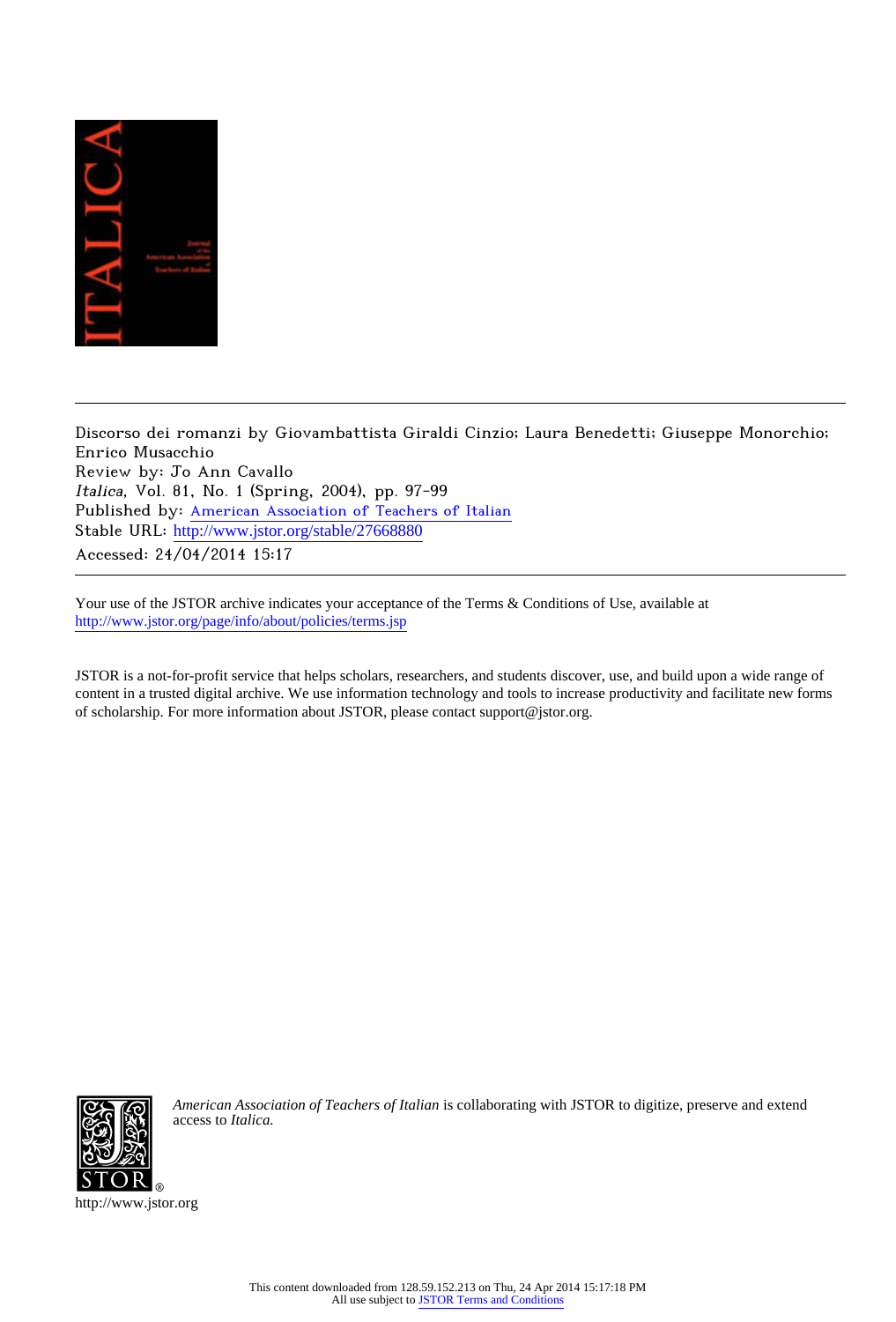**nor a separate audience of tavern-loving drunkards and gamblers for these verses. The upside-down world of comic poetry implies a shared "normal" world. Cecco's poems**  were copied and circulated together with other types of poetry and include the occasional learned reference. Not only did Cecco engage in poetic exchanges with other poets, **sional learned reference. Not only did Ceceo engage in poetic exchanges with other poets,**  such as Simone and Dante, but he may even have influenced particular bits of Dante's **State Vita nuova and Commedia. Boccaccio's reference to him in the Decameron indicates that Ceceo continued to be known about in literary circles after his death.** 

**Alfie's study is generally persuasive but problematic in certain ways. The initial discussion of medieval definitions of comedy is not obviously useful; it leads primarily to the conclusion that Cecco's comedy does not match these definitions. The debate with previous critics and scholars who read the poems autobiographically is strung out repet itively through many chapters, rather than being dealt with in one introductory locus. Alfie gives ironic or parodie readings even of poems that he agrees could apparently be taken straight as examples of amatory lyric; and even though he emphasizes the variety**  not every poem is necessarily ironic. Similarly, Alfie assumes that Cecco expected one **not every poem is necessarily ironic. Similarly, Alfie assumes that Cecco expected on correct reading of his poetry, although given the actually varied critical responses to his work and the always inherent problems of irony and parody, this expectation seems naive. Finally, I disagree with Alfie's reading of certain verses: e.g. does "Qualunque ben si fa" "call for the murder and destruction of all those who do not love" (67) or state**  that such persons can be said to be dead? Are not the "cenni" of "Amor, poi che'n si greve passo" the gestures of spectators rather than of the lover (70)? Do not the "maitigreve passo" the gestures of spectators rather than of the lover (70)? Do not the "main" nate "of "Se tutta I acqua" refer to matins, i.e., prayers, rather than to *albas* (80*)*. And **surely the second quatrain of "In questo mondo chi non ha moneta" says not that money makes one a poet but rather that rich men, unlike poets, do not need to beg for money. Granted the language is often hard to parse, and these particular disagreements do not affect the over-all efficacy of the book's argument. This is certainly a useful contribution to our understanding both of Cecco's work and of the broader literary culture around 1300.** 

> **JANET LEVARIE SMARR University of California/San Diego**

**Giovambattista Giraldi Cinzio. Discorso dei romanzi. Ed. Laura Benedetti, Giuseppe Monorchio, and Enrico Musacchio. Bologna: Millennium, 1999.** 

**This is a much needed and superbly executed edition of the Discorso intorno al com porre dei romanzi, first printed in Venice in 1554. As the editors explain, the Biblioteca Ariostea of Ferrara has a copy of the 1554 edition with Giraldi Cinzio's hand-written notes in the margin, perhaps in anticipation of a second edition (25). When a subsequent edition**  was printed (which was not, however, until 1864), it incorporated these marginal com**ments into the original text, resulting in some illegible passages due to lacunas in the notes. The third edition of the Discorso (printed in 1973) included some comments in the body of the text, and others in the footnotes, thus creating a hybrid text (26). Prior to this present edition, the most accurate and academically useful version of Giraldi's Discorso was in English: Henry L. Snuggs's English translation and notes (U of Kentuncky P, 1968).** 

**This new edition follows the 1554 edition as it was printed, with only Giraldi's "Errata corrige." The introduction outlines the political, financial, religious, social, and cultural context of the Ferrarese court of Duke Ercole II, and situates Giovambattista Giraldi Cinzio and Giovambattista Pigna within both the court and the university where they taught**  under Estense patronage. The appendices contain two previously unedited letters as well **as an opuscolo in which Giraldi defends his intellectual ownership of the ideas expressed in his Discorso. The extensive bibliography of primary and secondary sources lists both modern editions as well as the editions that were available to Giraldi.**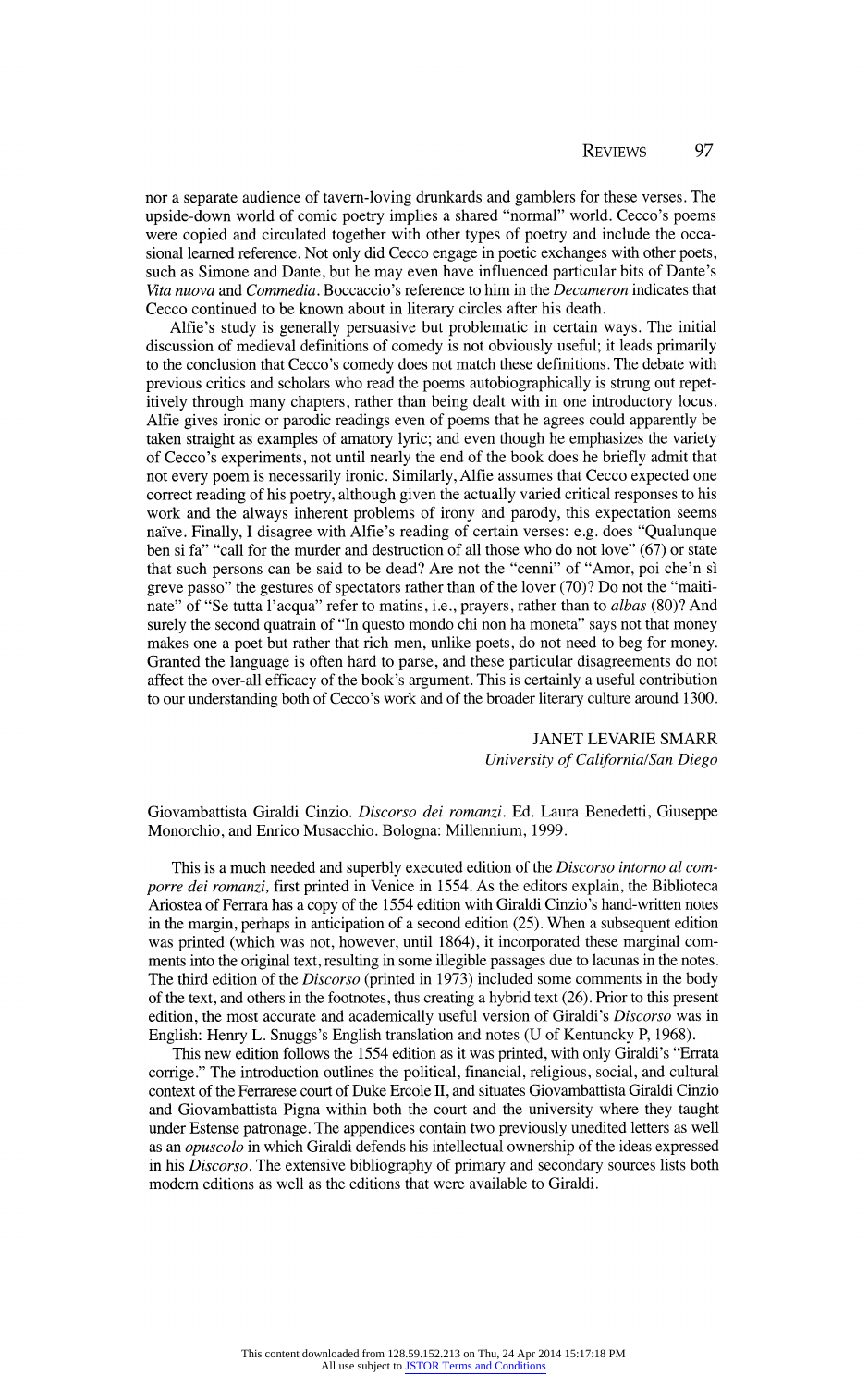## **98 Reviews**

In their reexamination of the controversy in which Pigna accused his former teach Giraldi Cinzio of having plagiarized his ideas, the editors find that the available documentation of the available documents are controlled to the control of the control of the control of the control of the control of the **mentation, along with a comparison of Giraldi's Discorso and opuscolo with Pigna's / romanzi, demonstrates the priority of Giraldi's two works. Although Giraldi was innocent of the accusations set forth by Pigna, this controversy nevertheless marked a turning point in his career. He subsequently lost his prominent position and reputation at the Ferrarese court: his university salary was frozen between the 1553-54 academic year and 1561, when he was also deprived of his position as ducal secretary.** 

**The editors go beyond the personal clash of two individuals, however, to interrogate the broader social and intellectual context. At stake for literary history is the fact that "si tratta dei primi scritti in difesa di un genere letterario (ed in particolare dei suoi due massimi**  autori [i.e., Boiardo & Ariosto]) che aveva cominciato a subire gli attacchi di quei cultori della letteratura che, sulla base della riscoperta Poetica aristotelica, mettevano in forse la sua canonicità" (12). The editors note, moreover, that since the romance epic was the only **authentically Ferrarese genre, its defense was not simply a matter of literary taste, but of patriotic pride and courtly encomium.** 

**In trying to understand the underlying causes of the controversy, the editors raise the question of whether the dispute might be indicative of an ideological rift between the open cultural climate that characterized the early 1500s and the Counter-Reformation thinking that will soon dominate the university (19). By uncovering suggestive links among various phenomena of the period (the arrival of the Jesuits to the university, a decrease in religious**  tolerance, the trial of Ercole's wife Renee de France, the reform of the university), the  $\epsilon$ **editors invite further investigation of the interplay of forces at this historical moment.** 

The 417 footnotes are a remarkable feat of scholarship, not only providing a wealth of information about Giraldi's references and sources, but delving into his motivations. **information about Giraldi's references and sources, but delving into his motivations, strategies, and objectives. For example, when Giraldi refers obliquely to a text with which he presumes his audience to be familiar, the editors not only seek to identify the reference, but also go on to explain its context and significance for Giraldi. Horace, Aristotle, Cicero, and Quintilian figure prominently, but the editors elucidate as well Giraldi's dialogue with other ancient as well as contemporary writers. The editors are sensitive to the passages in which Giraldi's theoretical statements anticipate or support his own romance epic, Ercole, and they likewise note links to other passages in the treatise or to his larger opus. They often draw the reader's attention to aspects of the treatise that are peculiar or unexpected, noting,**  for instance, that despite the all-encompassing impression of the title, the only authors of **romance that find a place in Giraldi's treatise are Boiardo, Ariosto, and Trissino, where "tutti gli altri romanzi sono lasciati nell'ombra dell'anonimato" (77n90).** 

**The first appendix contains Giraldi's dedicatory letter to Duke Ercole II as well as a letter to Bonifaccio Ruggieri, one of the Duke's advisors to whom Giraldi gave a copy of**  his work. Appendix II contains an *opuscolo* related to the controversy with Pigna that fol**lowed the publication of the Discorso. The opuscolo, edited by Giraldi and currently housed in the Biblioteca Ariostea of Ferrara, is comprised of: 1) Giraldi's letter to Pigna expressing his dismay that the latter had claimed ownership of the ideas expressed in the treatise, 2) an earlier letter in which Pigna had asked Giraldi to write a defense of Ariosto as a shield against his Tuscan calumniators, and 3) Giraldi's initial response to Pigna's request in the form of a letter praising Ariosto.** 

Beyond the importance of this new edition with its rich critical apparatus, this new edition renders historical justice to one of the most important intellectual figures of sixteenth**century Italy. The volume enacts a sort of "poetic justice" as well. Whereas Giraldi and Pigna (formerly teacher and pupil, subsequently colleagues at the university of Ferrara) engage in a bitter battle over the ownership of ideas, the editors of this volume, Laura Benedetti, Giuseppe Monorchio, and Enrico Musacchio (three generations of teachers and pupils, and currently colleagues at different universities in North America), have combined their talents and energies in an impressive multi-year collaborative effort. The result is not**